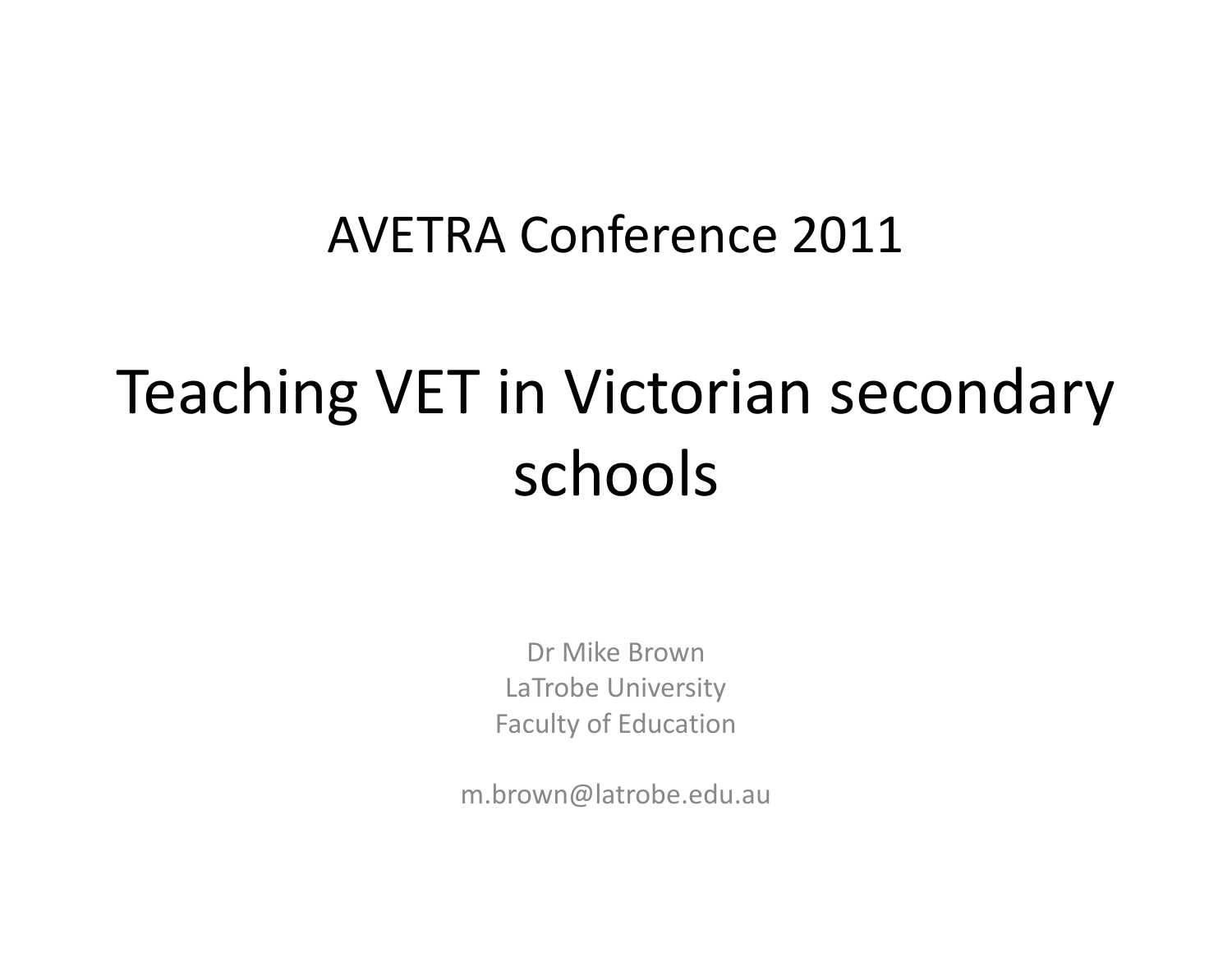#### Teaching VET in Victorian secondary schools: Introduction

- This research paper focuses on the provision and teaching of Vocational Education and Training (VET) programs to young people within Victorian secondary schools.
- The study identifies and discusses the way that VET in schools programs are nuanced as they are made to fit the state system, then with the individual school settings and circumstances.
- These programs are important in offering a range of relevant and useful programs to a diverse range of senior secondary school students.
- The study found that when a VET program is provided to students through a secondary school setting in Victoria it will,
- (1) be made appropriate for students aged 15 to 21;
- (2) occurs as part of one of the two senior secondary school certificates, and
- (3) often have undergone some modifications to its authenticity with some flow on effect to its reliability and validity due to the limitations and nature of the school-based context.
- Accordingly, teachers and school administrators are required to be creative in finetuning their program provision as they work through issues that arise around costs, quality and effectiveness.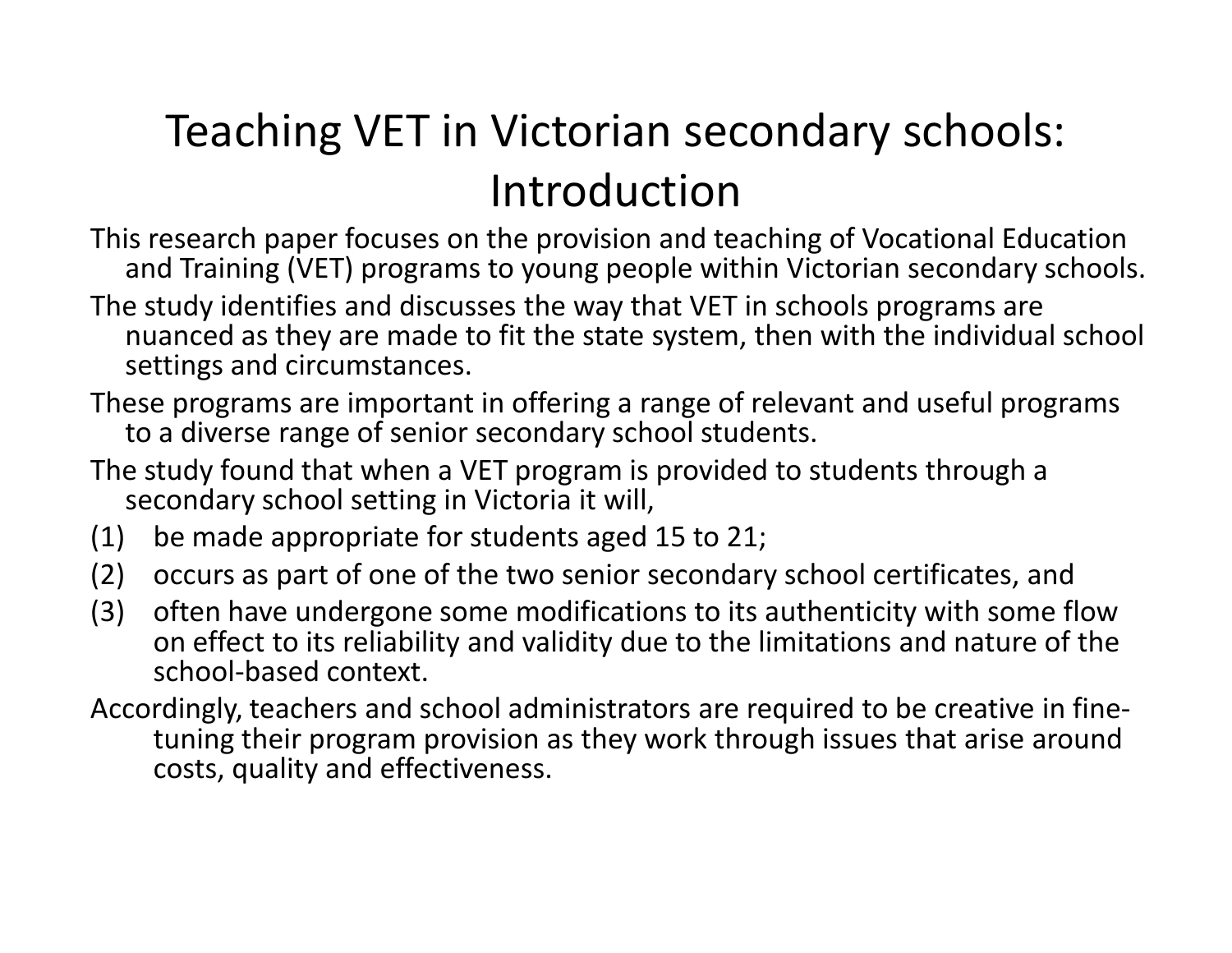### Methodology

Three sources of data contribute to the data matrix for this study.

The paper is structured around these three data sets.

- • Part 1: Teaching VET: a selection of ideas and themes from the literature. – a selected review of some of the literature
- • Part 2: The provision of VETiS in Victoria
	- policy and document analysis
- • Part 3: Teaching VETiS in Victoria:
	- interviews with 20 VETiS practitioners, teachers, school administrators and state-wide curriculum officers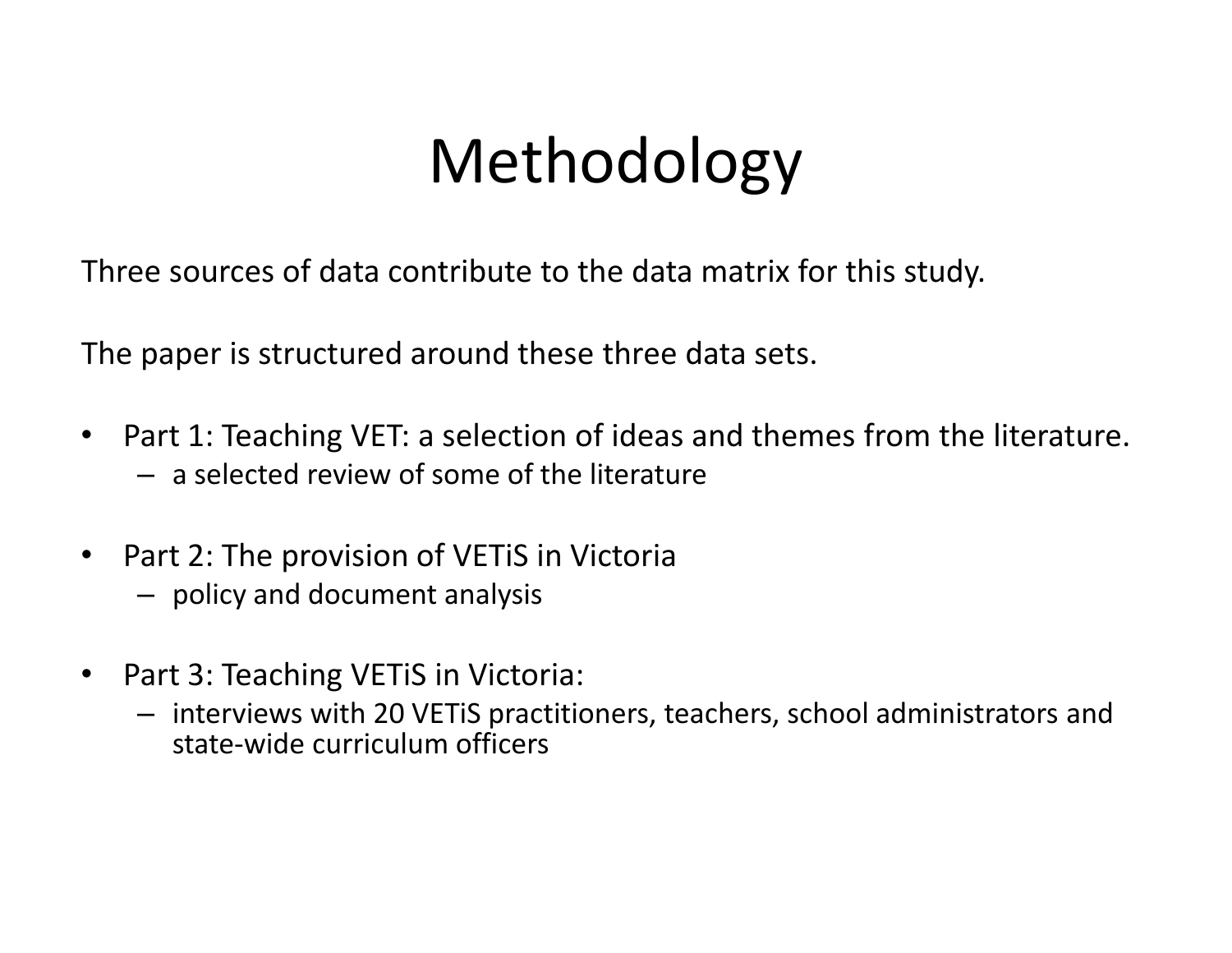#### From the broader literature on teaching: the notion of pedagogy

- • Central to the practice of teaching is the notion of pedagogy. Different people use the concept of pedagogy in slightly different ways. Alexander (2008) describes pedagogy as 'the big picture of teaching'.
- • Watkins and Mortimer (1999) in a review of the research on pedagogy identified four different conceptualisations. They explain that pedagogy is variously used to mean a focus on: 1) the teacher; 2) contexts of teaching; 3) teaching and learning; and more recently as, 4) the complex, non-linear relationships between multiple elements, including context, content, the teacher and the learner.
- • This fourth and more complex conceptualisation is used to guide analysis in this study. Subsequently, context is considered significant and in this case this is the Australian VET sector and more specifically, the context of the provision of VET programs within Victorian secondary schools.
- • In these terms, this research is a study of 'the big picture of teaching' that includes 'the complex, non-linear relationships between multiple elements, including context, content, the teacher and the learner'.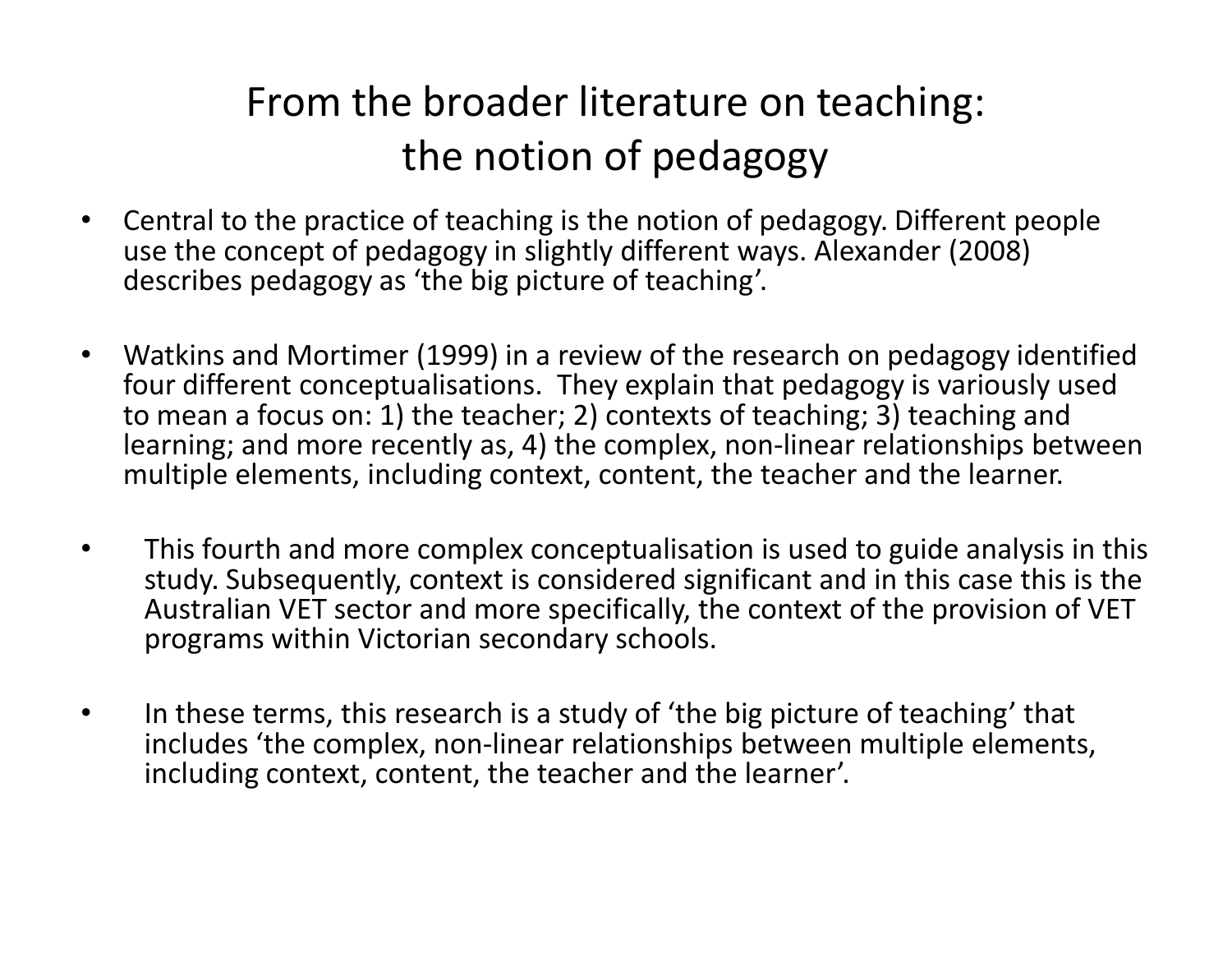### Teaching VET: a selection of ideas and themes from the literature

VET pedagogy is . . .

- historically associated with the teaching and learning of a trade
	- –with teachers, demonstrating, modelling and observing; an d
	- – with learners, observing, imitating and undertaking degrees of guided practice.
- considered practical
	- –- Reflecting authentic work practices
	- – $-$  Competency-based
- Different when the teaching and learning is . . .
	- – leading to qualifications above and below AQF level 4,
		- at level 2 & 3 to what it is at level 6?
	- – $-$  on or off-the job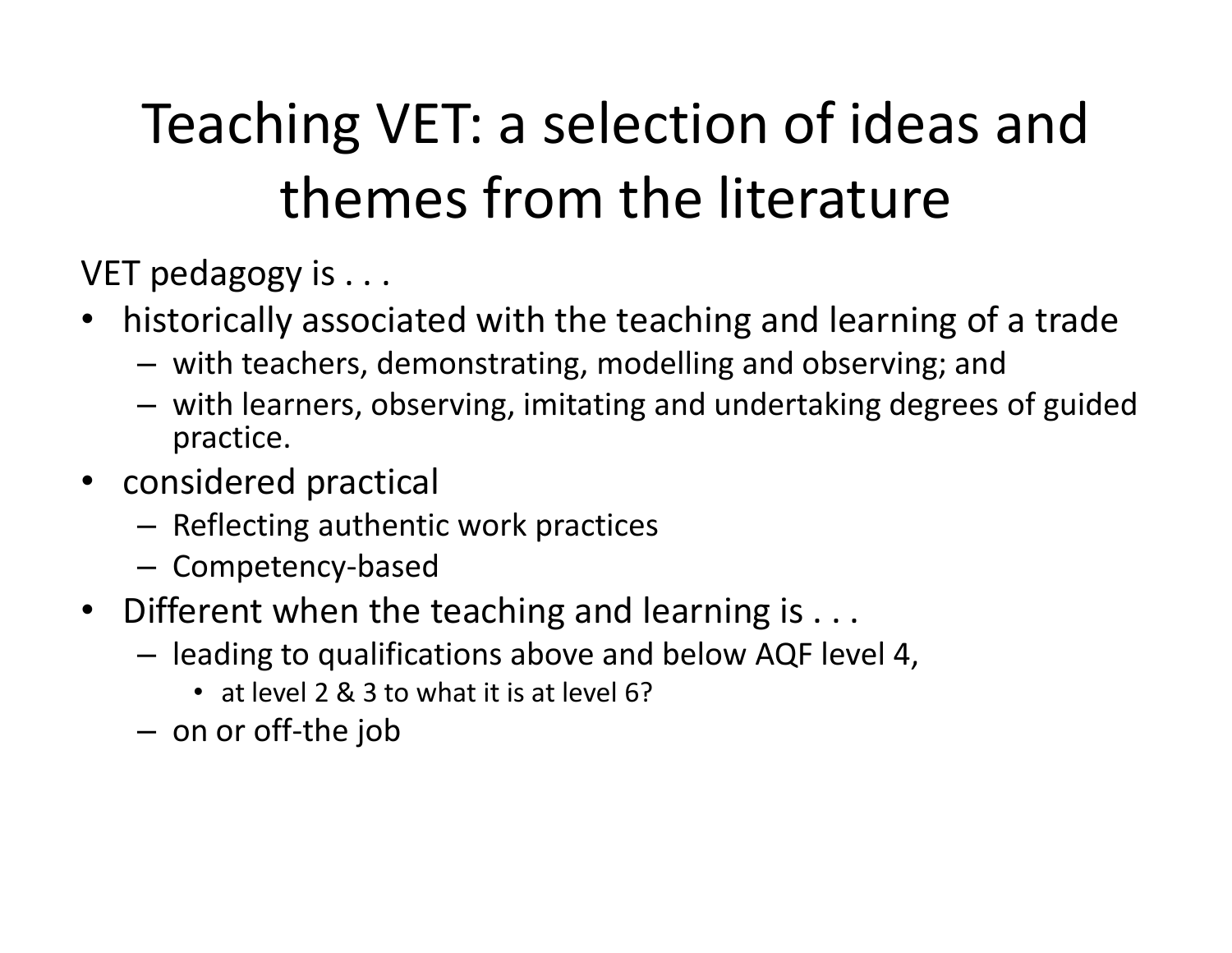#### Teaching VET: a selection of ideas and themes from the literature

VET pedagogy is . . .

- aimed at the learning of a job and therefore associated with adult learning;
- multi-contextual . . . .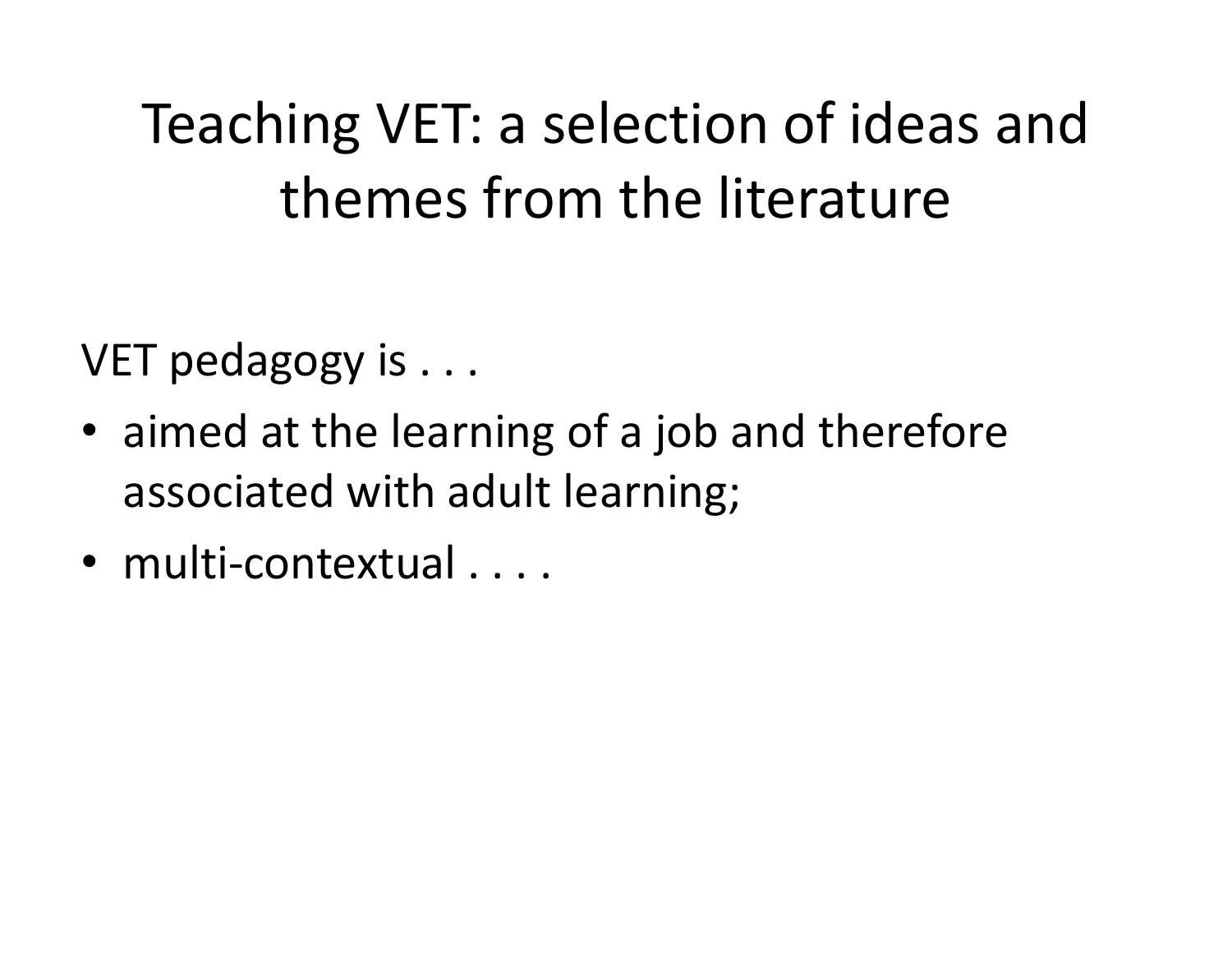#### Teaching VET: a selection of ideas and themes from the literature

VET pedagogy is . . . continuing to develop . . . .

Figgis (2009) six trends in innovative VET practice

- •Use of authentic learning tasks,
- the encouragement of peer learning,
- the application of e-learning,
- utilisation of workplace settings,
- • personalising learning experiences and programs, and devolving the support and responsibility for teaching and learning so that it was closer to the influence of the practitioner

Teachers most likely to be looking to improve and change . .

• Tended to be reflective; respectful of learners; and networked with local enterprises and other practitioners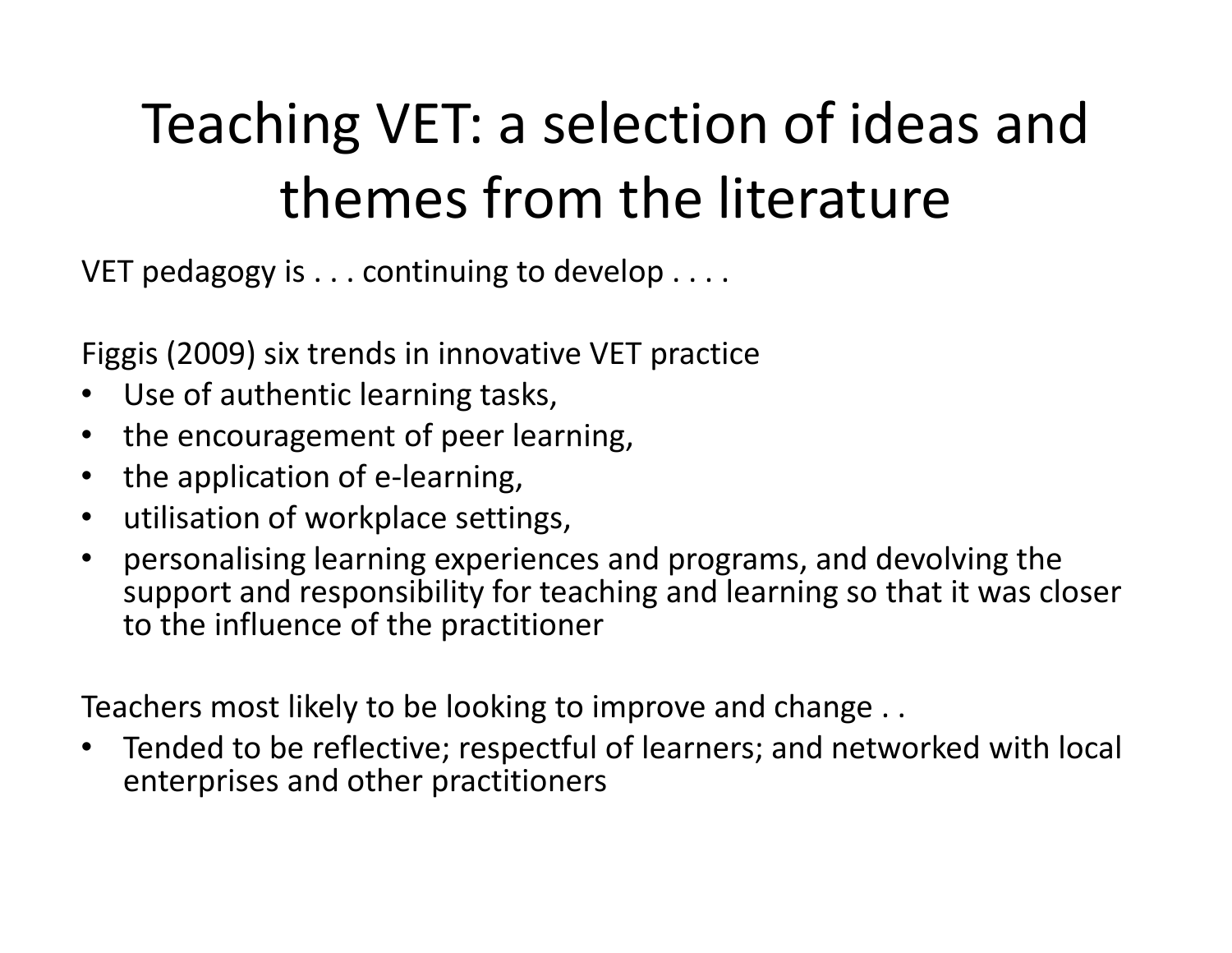### The provision of VET in (Victorian) secondary Schools

Hands on,

Years 9, 10 ,(taster programs) 11 & 12

VCAA

Enrolment figures . .

2008 nearly 57K, in 2009 up 5%, nearly 60K (38k)in 2010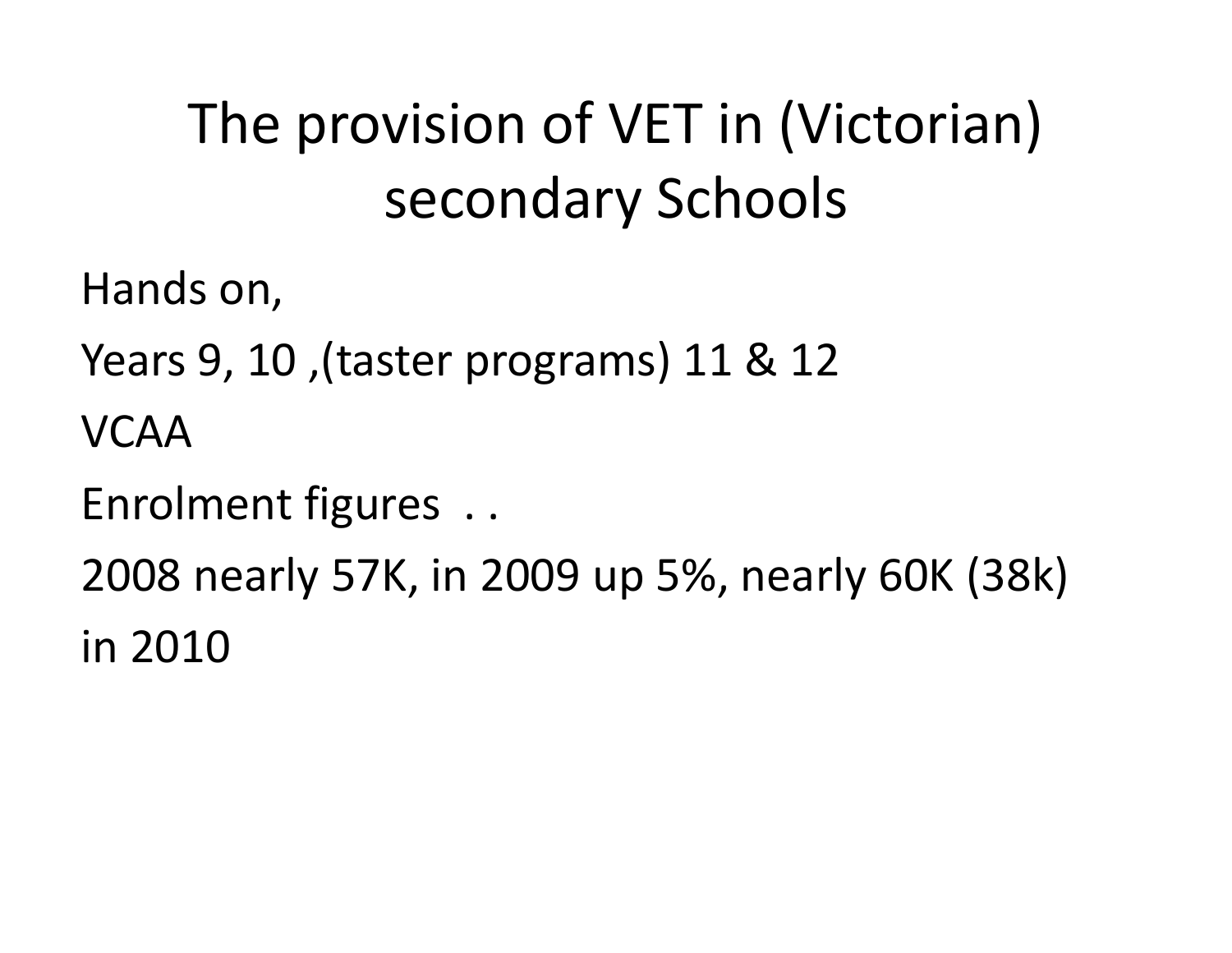### The provision of VET in (Victorian) secondary Schools

in 2010, 63.5k,

Eight most popular VETiS programs are Hospitality, Sport and Recreation, Building and Construction, Interactive Digital Media, Business, Music, Automotive, and Community Services

First aid and RSA (15 – 20 hours in total)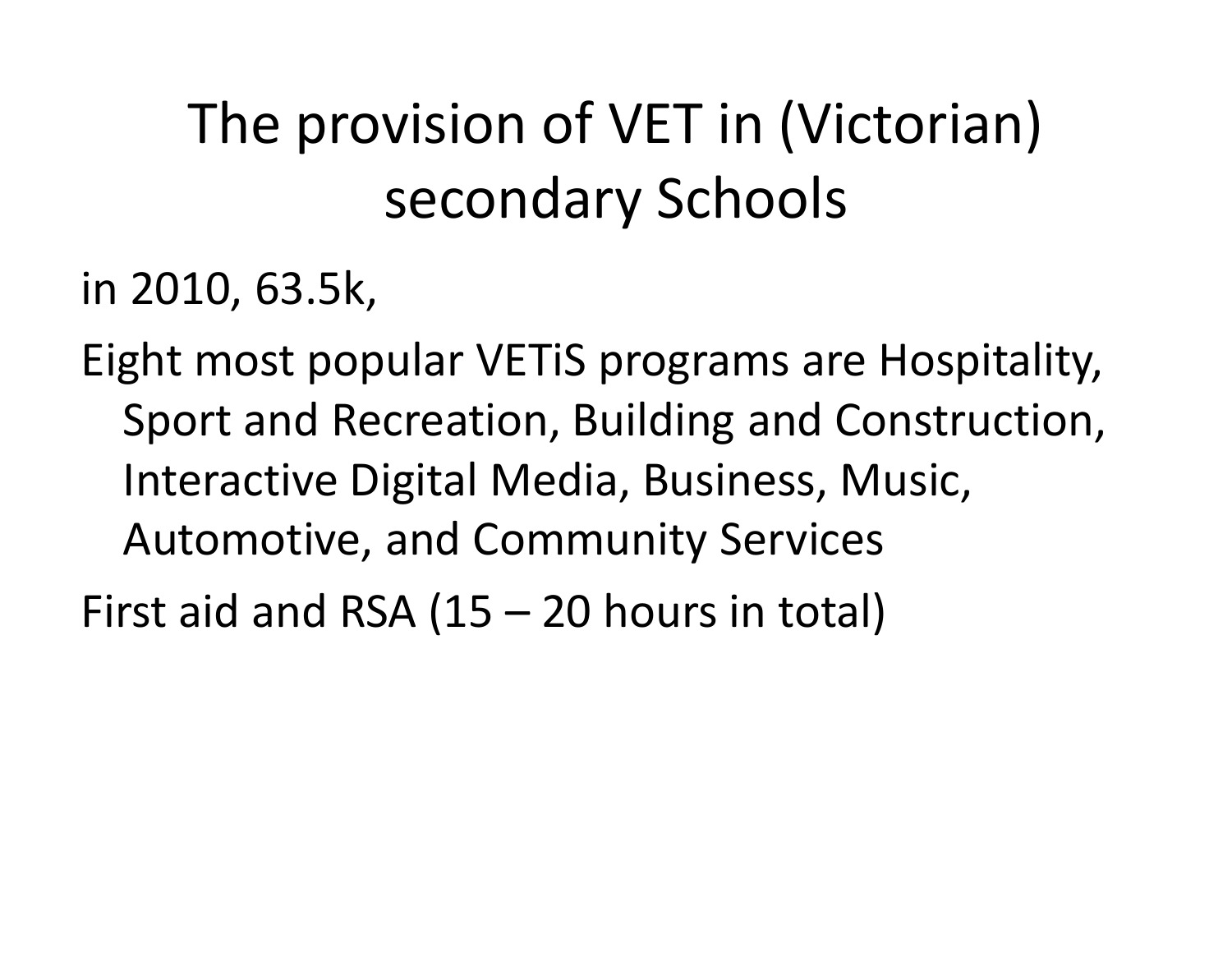## The provision of VETiS (in Victoria)

VET as part of VCE

Units 1- <sup>4</sup>

In 2010 - 25 VCE VET programs

15 have scored assessment

VET within VCAL

Three levels of VCAL

–VET is compulsory within intermediate and senior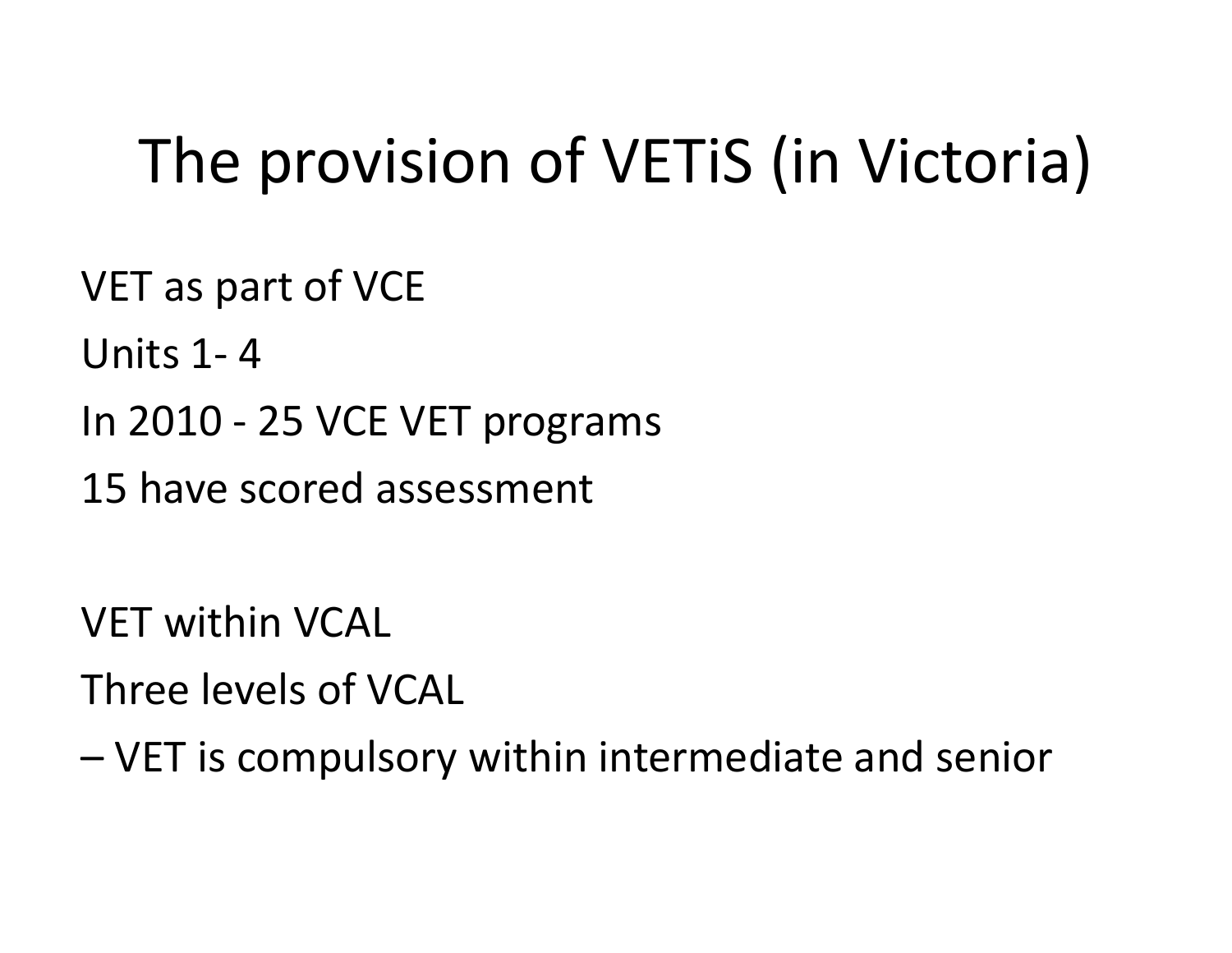- Mostly practical and hands on,
- But this is a double-edged sword
- . . . 'VET in schools keeps a lot of kids in school who would normally leave'.

. . . 'schools often put their kids in there … because they are not going to do well in VCE and it gets that reputation'.

. . .'a dumping ground for students that coordinators didn't know how to deal with'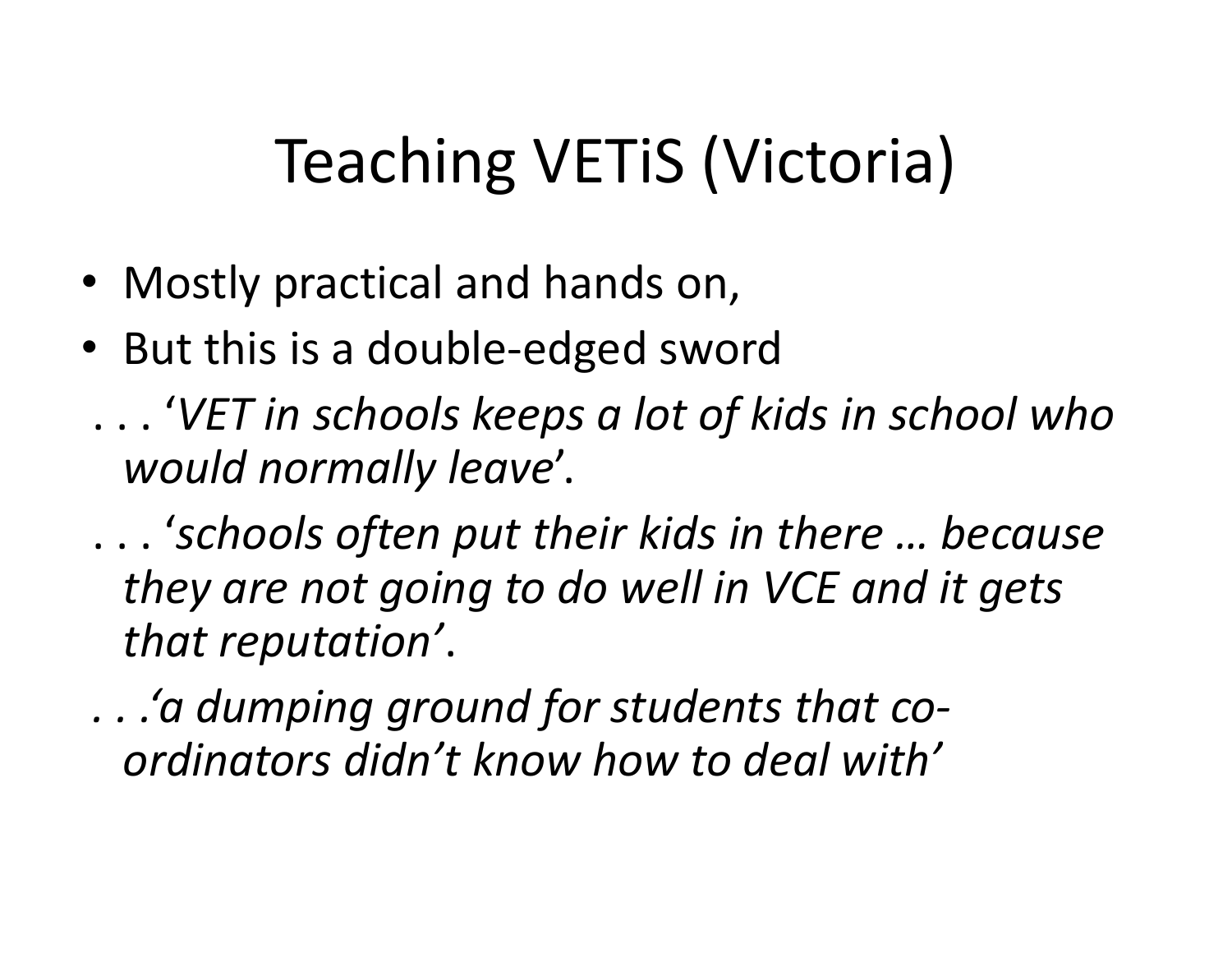- Emphasises the prospect of apprenticeship
- Excursions onto local building sites students met and talked with the tradies heard what they expected of a young person at an interview
- Disengaging and uninteresting programs v engaging and interesting age appropriate programs
- Some Cert II's very theory based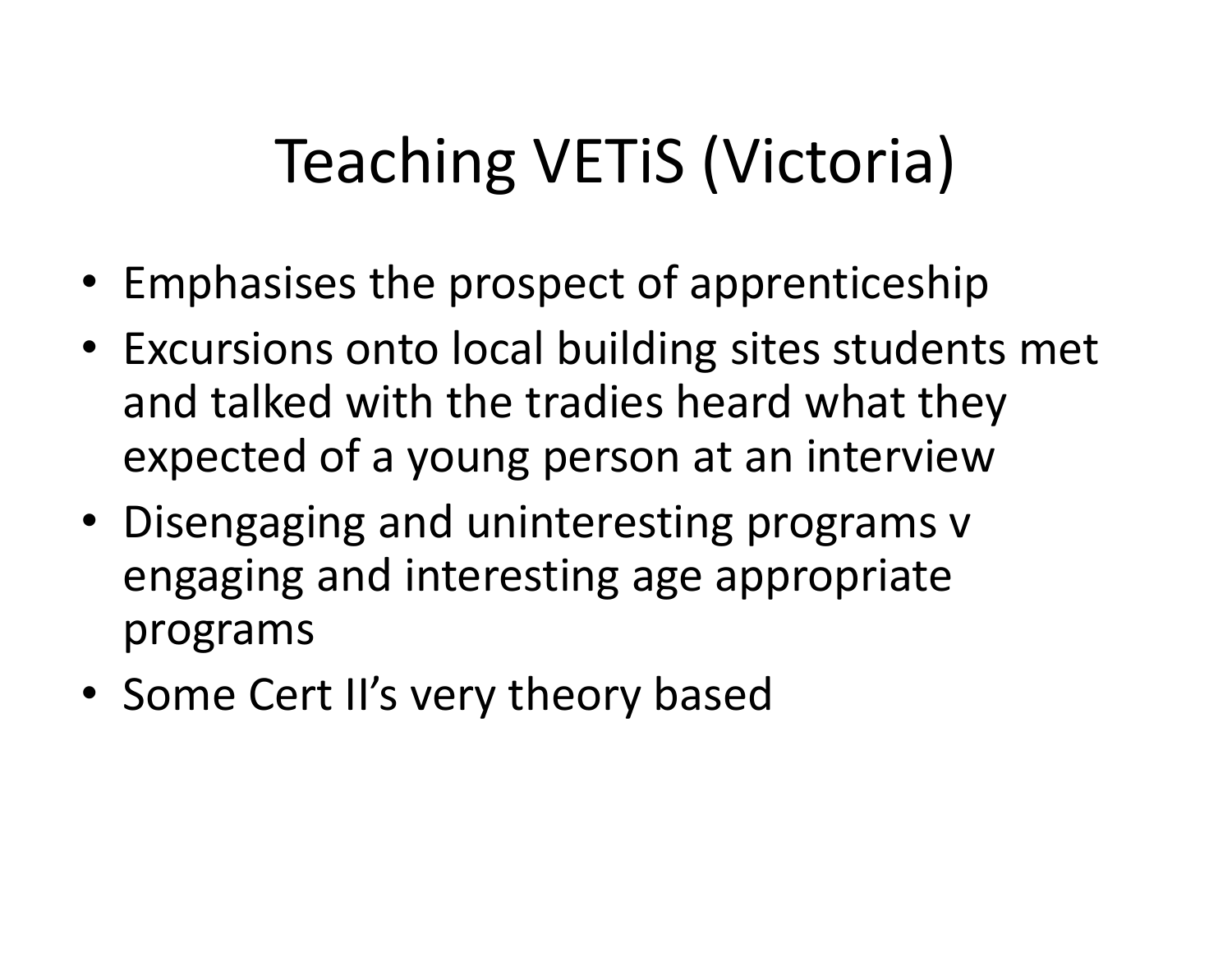- Size of provision
- Five different qualifications in one year •
- RSA and first aid
- •Timetabling
- •literacy and numeracy integrated or separate
- One large regional senior secondary college visited had over 1200 students in Years 11 & 12. This school had five feeder schools. This allowed the school to develop a large number of program choices and provided their students with access to over 900 different VET Units of competency. Some of their students were doing short programs of less than 100 hours and other students were doing two and even three different VET programs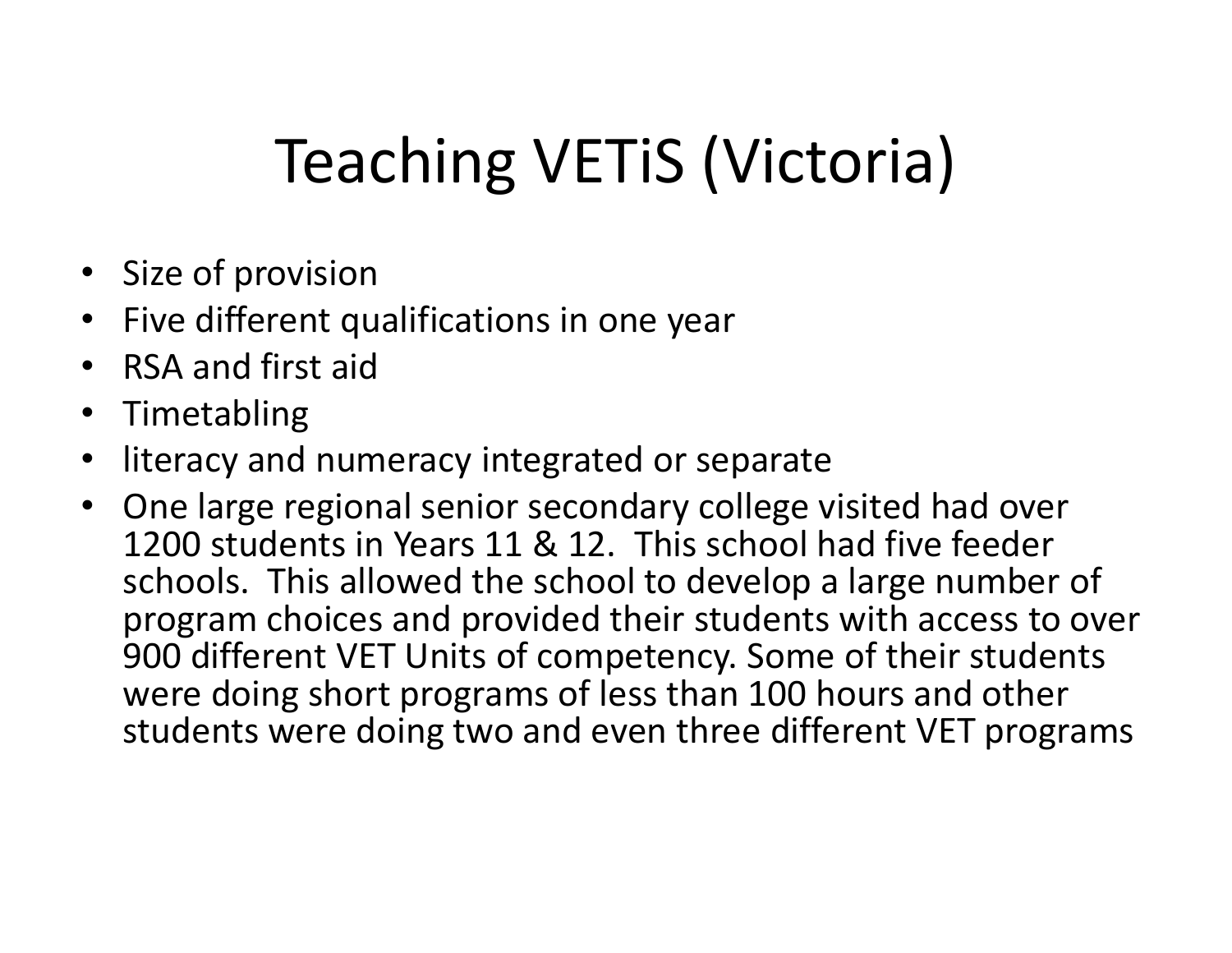- Different provision options
- One large regional secondary school utilises a range of provision options, amongst these were (1) the school being the RTO, (2) the VET program is auspice through TAFE or another RTO, and (3) provision occurs through TAFE or Private RTOs. Choices about who provides the program are related to comparative costs, availability of suitable space and appropriately qualified teachers.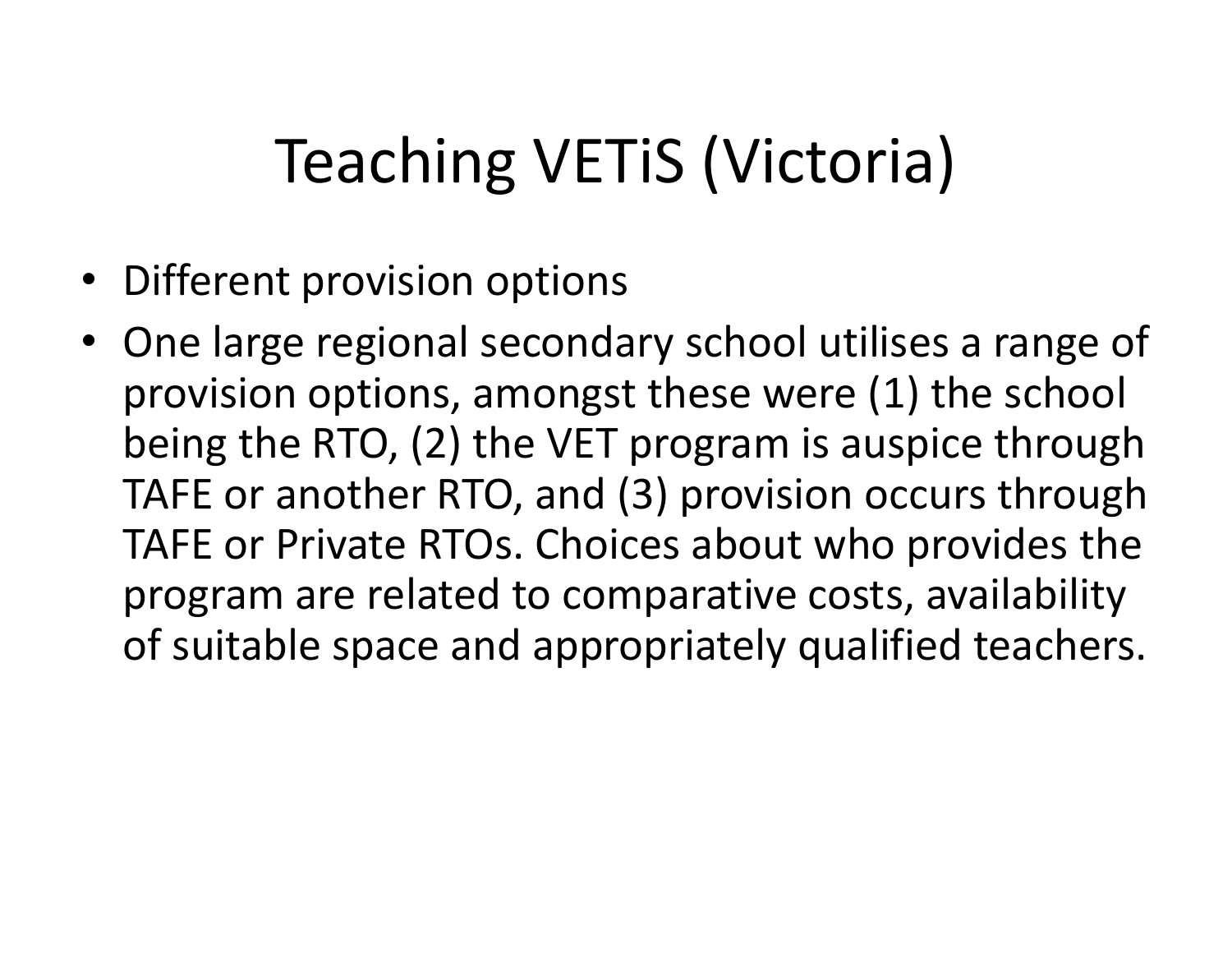• 'previously the TAFE delivered it for us, but now we are taking it back because we have got four classes this year. Last year the TAFE wanted to charge me \$90,000 for three classes, so for four I imagine we would be looking at well over \$100,000 - and no teacher, not even me as Assistant Principal, earns that sort of money in a year'.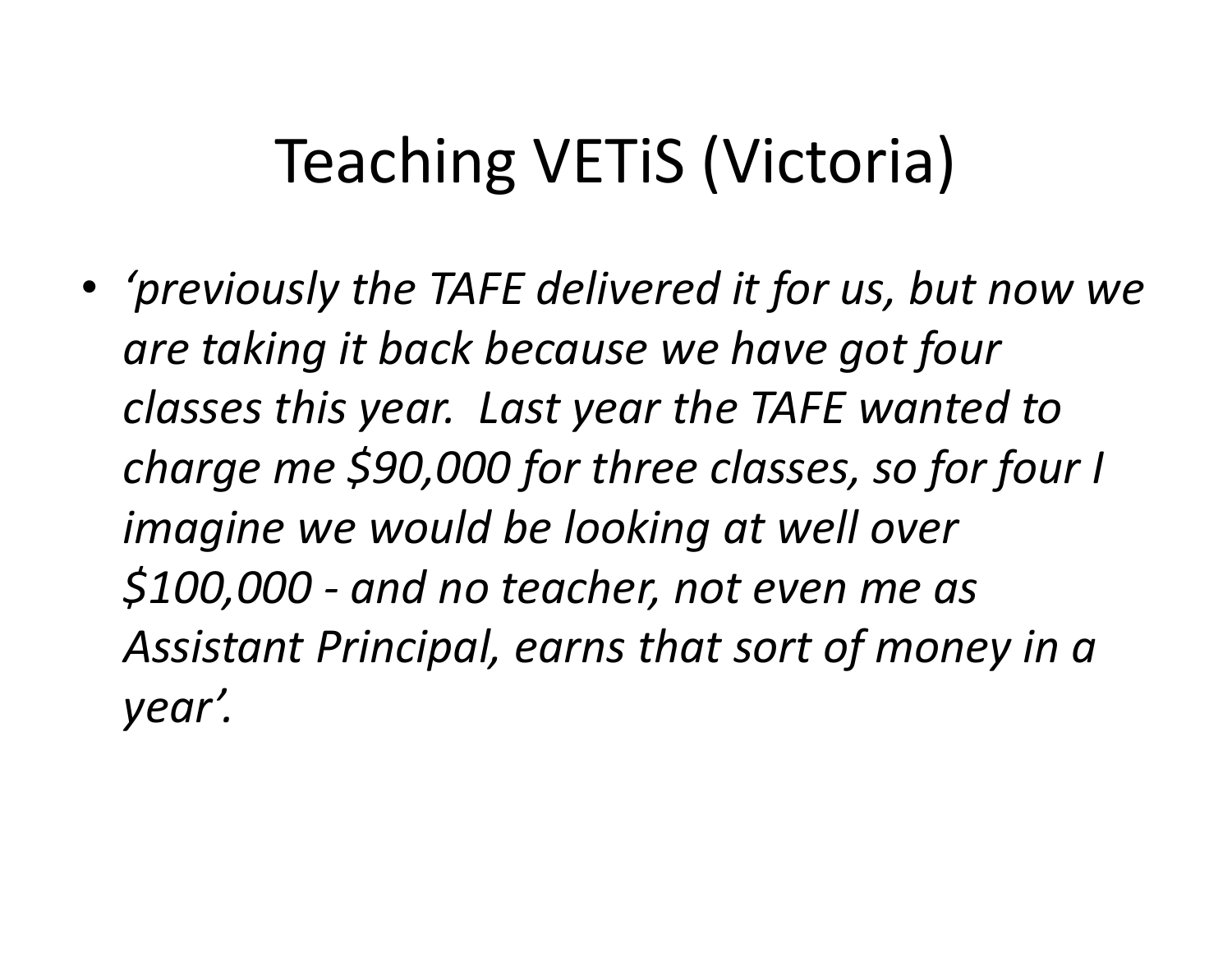- Quality . . .
- notice a discrepancy between the student's capabilities at the completion of a program undertaken at the TAFE/RTO with what the students are able to do on completion of the VET in schools program they start to question the reliability and validity of the program
- A simple comparison of hours offered to and undertaken by the student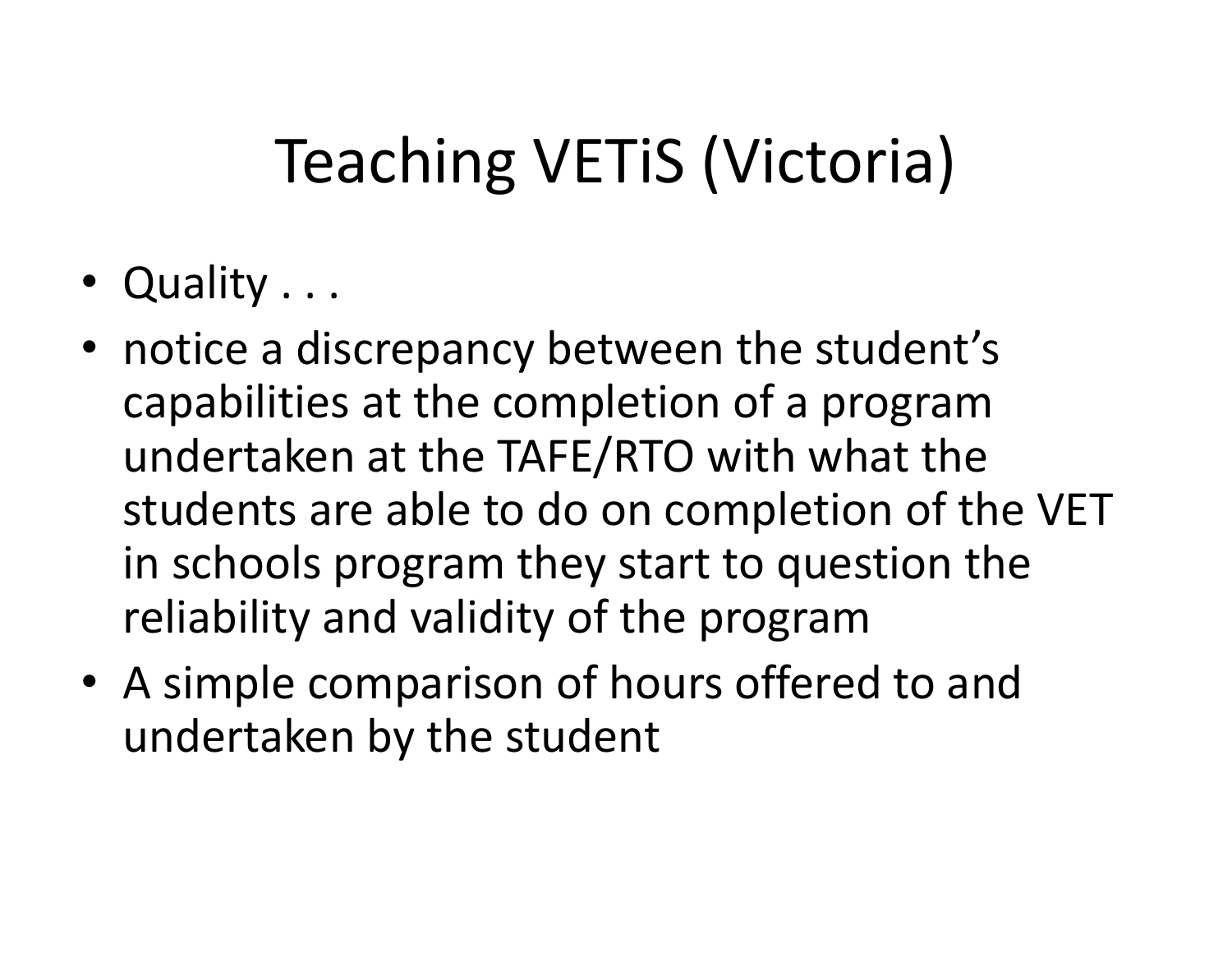The question of quality . . .

- Shop around for a provider who will accept the number of hours on offer
- this can lead to a questioning of national and mutual recognition, when comparability of quality in the outcomes cannot be assured across different providers
- The realities and limitation of VET programs being offered in schools is that they are rarely able to provide comparable nominal hours as the same program in a TAFE/RTO. The worst case scenario is where this leads to the VET in schools programs beginning to merely teach to produce the minimum amount of evidence needed to satisfy a potential audit.